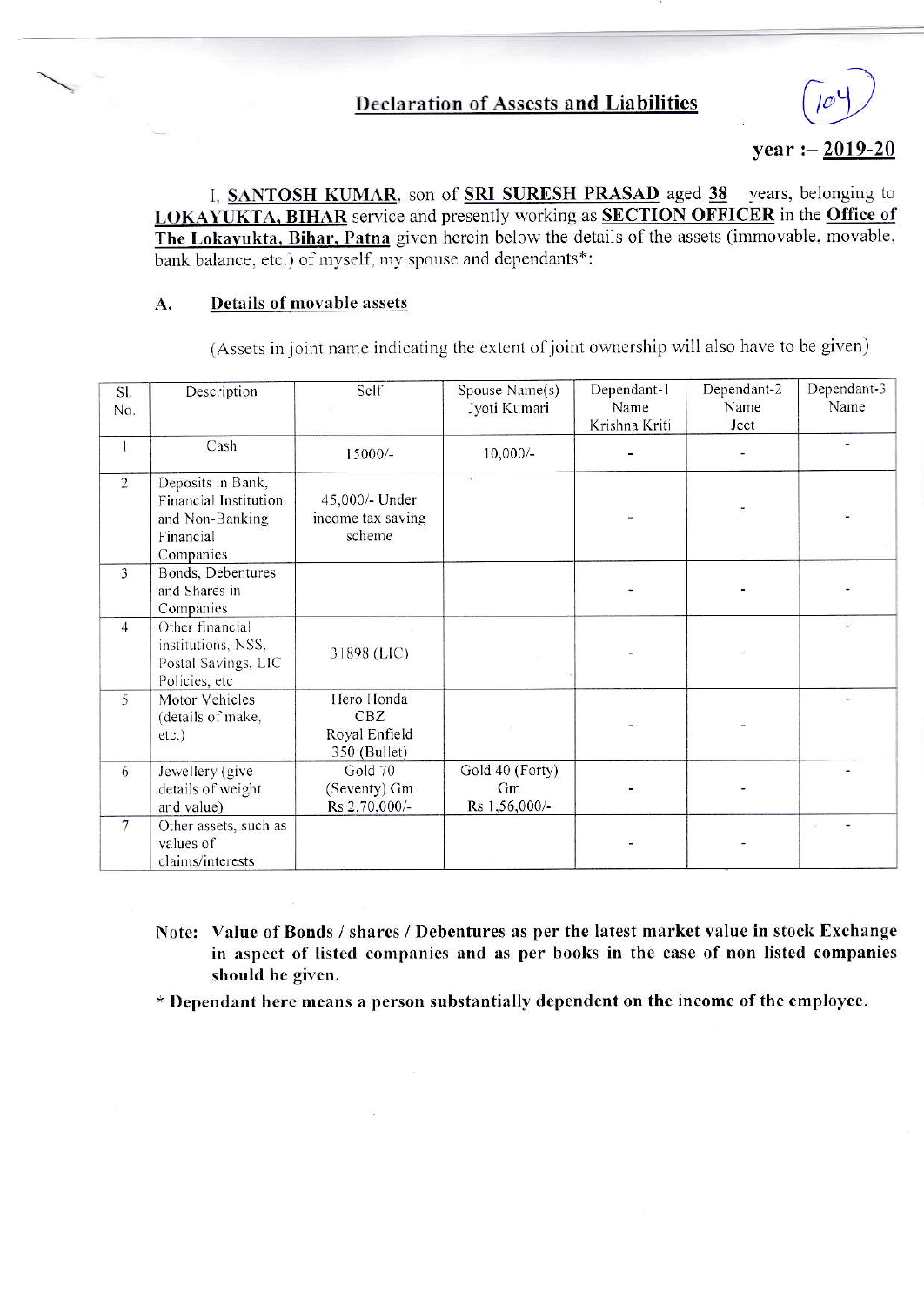# $10^{5}$

### Details of Immovable assets B.

Note: Properties in joint ownership indicating the extent of joint ownership will also have to be dicates]

|                | $1ncates$<br>Description                                                                                                                   | Self                                                      | Spouse Name(s) | Dependant-1 | Dependant-2 | Dependant-3 |
|----------------|--------------------------------------------------------------------------------------------------------------------------------------------|-----------------------------------------------------------|----------------|-------------|-------------|-------------|
| SI.<br>No.     |                                                                                                                                            |                                                           |                | Name        | Name        | Name        |
|                | Agricultural Land<br>$-Location(s)$<br>-Survey number(s)<br>-Extent(Total<br>measurement)<br>-Current market value                         | NIL                                                       | <b>NIL</b>     | <b>NIL</b>  | <b>NIL</b>  |             |
| $\overline{2}$ | Non-Agriculture Land<br>$-Location(s)$<br>-Survey number(s)<br>-Extent(Total<br>measurement)<br>-Current market value                      | $1491$ sqft in<br>Rajiv Nagar,<br>Patna of about<br>22lac | <b>NIL</b>     | <b>NIL</b>  | <b>NIL</b>  |             |
| $\overline{3}$ | Buildings (Commercial and<br>residential)<br>$-Location(s)$<br>-Survey number(s)<br>-Extent(Total<br>measurement)<br>-Current market value | <b>NIL</b>                                                | NIL            | <b>NIL</b>  | <b>NIL</b>  |             |
| $\overline{4}$ | Houses / Apartments, etc.<br>$-Location(s)$<br>-Survey number(s)<br>-Extent(Total<br>measurement)<br>-Current market value                 | <b>NIL</b>                                                | <b>NIL</b>     | <b>NIL</b>  | <b>NIL</b>  |             |
| 5              | Others (such as interest in<br>property                                                                                                    | <b>NIL</b>                                                | NIL            | NIL         | <b>NIL</b>  |             |

I give herein below the details of my liabilities / overdue to public financial institutions and  $(2)$ government dues:-

[Note : Please give separate details for each item]

| SI.<br>No. | Description                                                                                                                                          | Name & address of Bank / Financial<br>Institutions(s) / Department (s)                               | Amount outstanding<br>as on 18-02-2020<br>692000/- (approx) |  |
|------------|------------------------------------------------------------------------------------------------------------------------------------------------------|------------------------------------------------------------------------------------------------------|-------------------------------------------------------------|--|
| (a)        | (i) Loans from Banks                                                                                                                                 | Rs. 10,00000/- (Centeral Bank of India)                                                              |                                                             |  |
|            | (ii) Loans from financial institutions                                                                                                               | Co-oprative,<br>Gardanibag, Patna<br>$(1,50,000/-)$<br>Personal Loan (bajaj finance)<br>$3,50,000/-$ | 1,25,000/-(Approx.)<br>2,00,000/-(Approx.)                  |  |
|            | (iii) Government Dues:<br>(a) dues to department dealing with<br>government accommodation<br>(b) dues to departments dealing with<br>supply of water | <b>NIL</b>                                                                                           | <b>NIL</b>                                                  |  |
|            |                                                                                                                                                      | <b>NIL</b>                                                                                           | <b>NIL</b>                                                  |  |
|            | (c) dues to departments dealing with<br>supply of electricity                                                                                        | <b>NIL</b>                                                                                           | NIL                                                         |  |
|            | (d) dues to departments dealing with<br>telephones                                                                                                   | <b>NIL</b>                                                                                           | <b>NIL</b>                                                  |  |
|            | (e) dues to departments dealing with<br>government transport (including<br>aircraft and helicopters)                                                 | <b>NIL</b>                                                                                           | <b>NIL</b>                                                  |  |
|            | (f) Other dues, if any                                                                                                                               | 2,80,000/-                                                                                           | <b>NIL</b>                                                  |  |
|            |                                                                                                                                                      |                                                                                                      |                                                             |  |